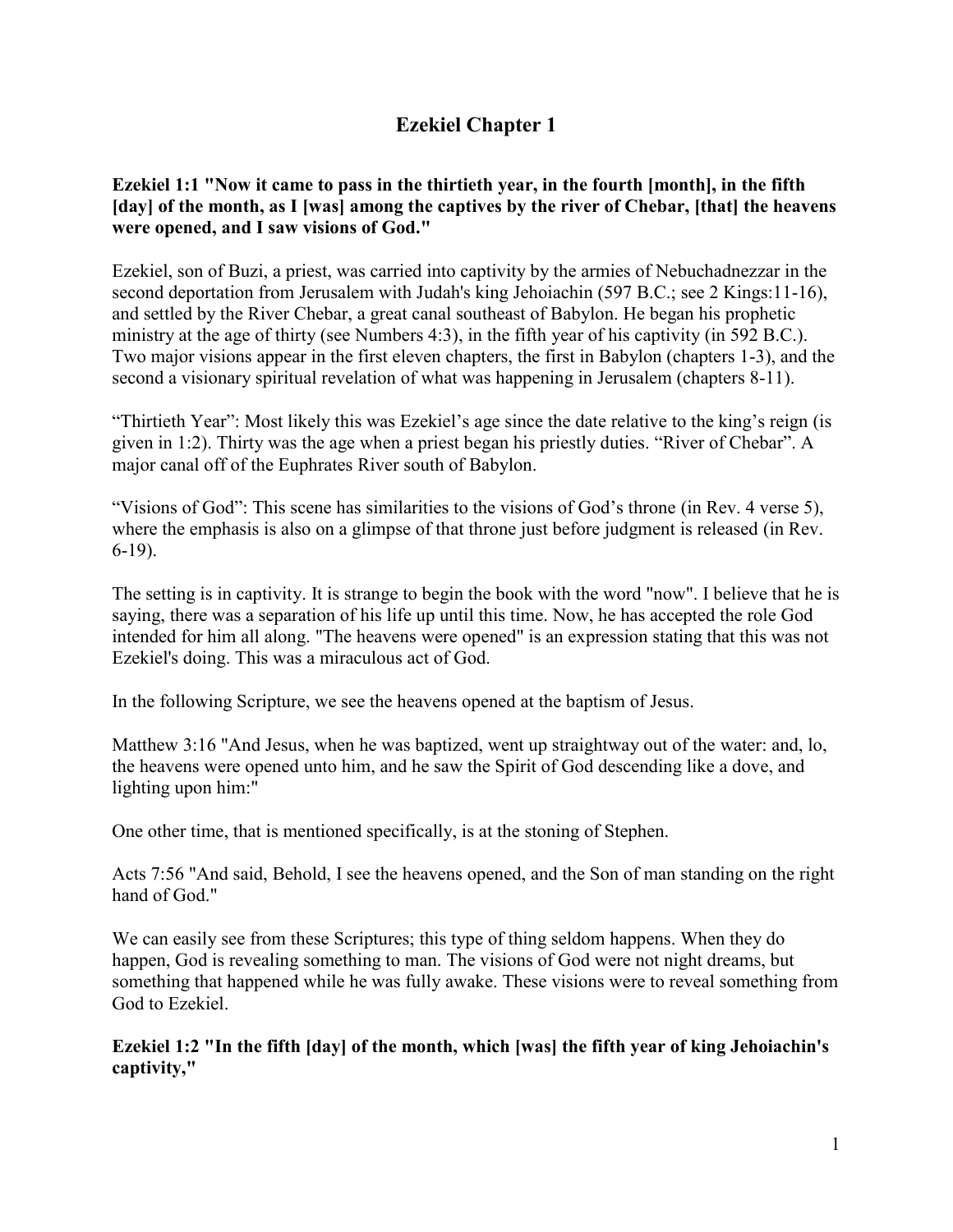"Fifth Year": (This is 593 B.C.). The King, Ezekiel and 10,000 others had been deported to Babylon (in 597 B.C.). Ezekiel is the age of 25.

We will notice in Ezekiel that he did not recognize Zedekiah's reign. Zedekiah had been put into power by Nebuchadnezzar, and Ezekiel did not consider him, truly king. There had been many false prophets who said that Judah would not stay in captivity. They prophesied the fall of Babylon within 2 years. The true prophets, like Ezekiel and Jeremiah, were prophesying no such thing.

### **Ezekiel 1:3 "The word of the LORD came expressly unto Ezekiel the priest, the son of Buzi, in the land of the Chaldeans by the river Chebar; and the hand of the LORD was there upon him."**

"Word of the Lord…hand of the Lord". As God prepared Isaiah and Jeremiah, so the Lord prepares Ezekiel to receive revelation and strengthens him for his high and arduous task to speak as His Prophet. "Ezekiel the priest" (as noted in this verse).

The word "expressly" shows us, that even if others were there, they did not hear the word God sent to Ezekiel. This Scripture shows us that Ezekiel was not only a prophet, but priest, as well. This is the only mention of Buzi in the Bible.

The "hand of the LORD" speaks of the power that came into Ezekiel from the touch of the LORD. The hand also symbolizes work. If the work is connected with God, then it is a holy work. The priests were anointed on the thumb of their right hand, showing that their work was to be holy.

The land of the Chaldeans is Babylon. Ezekiel was a priest in exile. He was with his people. He did not prophesy in the palace, as Daniel did. He prophesied in the country in exile. Remember, Jeremiah remained in Jerusalem with the people who were left. All three prophesied the same thing, but to different people in different places.

Verses 4 -14: The opening vision focuses on angels surrounding God's presence.

Verses 4-6: Behold a whirlwind. Out of the whirlwind and cloud (see 2 Kings 2:11; Job 38:1), emerge "four living creatures." These are the cherubim, exalted angelic beings who constantly attend the throne of God. (Verse 6 says), that each angel had four wings. They appear in similar form (in Rev. 4-5), but there they are seen with six wings, which means their shape and form may vary.

Some think the seraphim of (Isaiah 6:1-3), are the same celestial beings assuming a slightly different appearance.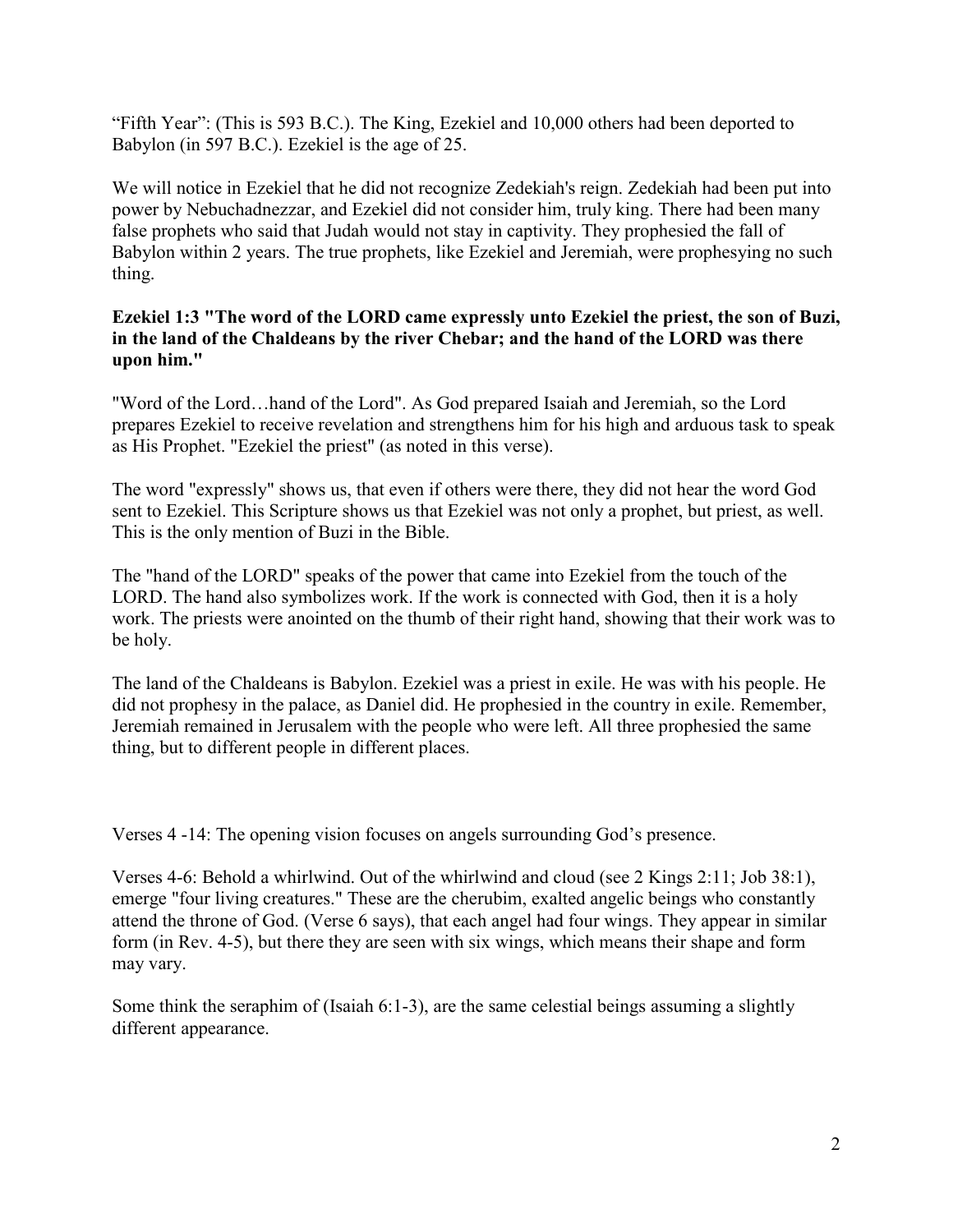In his vision Ezekiel saw four living creatures, the first of four key elements in the revelation. These are identified later as cherubim, an angelic order (Ezek. 10:15, 20). The faces of the beasts were the faces of a man, a lion, an ox, and an eagle (verse 10).

Some have suggested that these animals represent four aspects of God's creative work: man is the only creature made in the image of God; the lion is the sovereign of the animal kingdom; the ox is the strongest domesticated animal; and the eagle is considered by many to be the greatest bird.

The fact that the creatures covered their bodies, point to their reverence in God's presence.

### **Ezekiel 1:4 "And I looked, and, behold, a whirlwind came out of the north, a great cloud, and a fire infolding itself, and a brightness [was] about it, and out of the midst thereof as the color of amber, out of the midst of the fire."**

"Whirlwind…fire". Judgment on Judah in a further and totally devastating phase is come out of the North and did come from Babylon (in 588-586). Its terror is depicted by a fiery whirlwind emblematic of God's judgments and the golden brightness signifying dazzling glory.

Many times, the presence of God is spoken of as being in the north. The Hebrews had always feared the power coming from the north. We see in the following Scripture, that God speaks from the whirlwind.

Job 40:6 "Then answered the LORD unto Job out of the whirlwind, and said,"

We see in the following Scripture, the movement of the power of God in the whirlwind, as well.

2 Kings 2:11 "And it came to pass, as they still went on, and talked, that, behold, [there appeared] a chariot of fire, and horses of fire, and parted them both asunder; and Elijah went up by a whirlwind into heaven."

God revealed Himself in a fire by night and a smoke by day to the Israelites. There is no question in my mind that this is speaking of a presence of Almighty God.

Hebrews 12:29: "For our God [is] a consuming fire." The word translated amber, here, means bronze. "Bronze" symbolizes judgment. The Lord is the Judge of the entire world. This is speaking of God.

#### **Ezekiel 1:5 "Also out of the midst thereof [came] the likeness of four living creatures. And this [was] their appearance; they had the likeness of a man."**

"Four living creatures": Four angles, most likely the cherubs (in 10:1-22), appearing in the erect posture and figure of man (note face, legs, feet, and hands in verses 6-8), emerge to serve God who judges. The number 4 may have respect to the 4 corners of the earth, implying that God's angels execute His commands everywhere.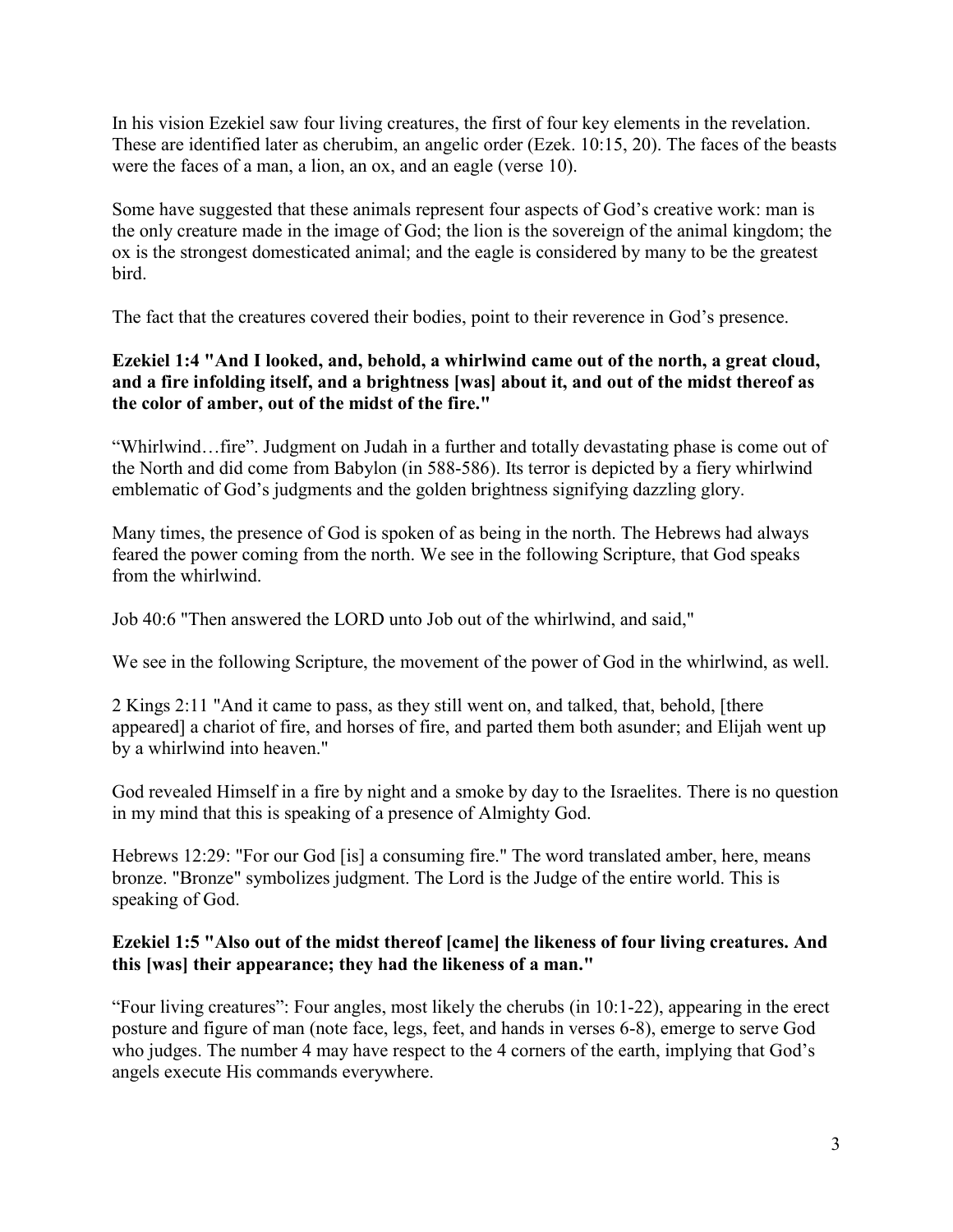We have studied in some of our other books, that these 4 living creatures are symbolic of the 4 gospels, and more specifically Jesus in the 4 gospels, Matthew, Mark, Luke, and John.

This likeness of a man is speaking of Jesus in the book of Luke, which shows the manhood of Jesus. Notice, this likeness came from the middle. We will find that the middle of the wheel is Jesus in the books of Matthew, Mark, Luke, and John. The focal point of the entire Bible is Jesus in the 4 gospels.

We must, also, look at the word "appearance". This reveals there is a symbolic meaning here.

Verses 6-14: "Four faces … four wings": The four faces may prefigure the revelation of Christ in the four gospels (lion – Matthew; ox – Mark; man – Luke; eagle – John), an idea advanced by early Christian writers. They are, however, real. Their actual wings were outstretched, one pair being linked to those of the next creature, apparently forming a close knit square. Since they were thus connected, they could fly forward without turning.

#### **Ezekiel 1:6 "And every one had four faces, and every one had four wings."**

"Four faces": These symbols identify the angels as intelligent (man), powerful (lion), servile (ox), and swift (eagle).

"Four wings": Four wings instead of two symbolize speed in performing God's will.

"Four" means universal. This message is for those in captivity everywhere and not just for those of Judah captive here. The wings symbolize the rising above the earthly to the heavenly.

"Isaiah 40:31: "But they that wait upon the LORD shall renew [their] strength; they shall mount up with wings as eagles; they shall run, and not be weary; [and] they shall walk, and not faint."

Everyone has a time in his life, when he would like to fly away from his troubles. This would be especially true of those in captivity.

### **Ezekiel 1:7 "And their feet [were] straight feet; and the sole of their feet [was] like the sole of a calf's foot: and they sparkled like the color of burnished brass."**

They were not bent like an animal's, but straight like pillars showing strength.

"Calves feet": This points to their stability and firm stance.

"Burnished brass" symbolizes judgment. The straight feet could be speaking of their walk before God on the straight and narrow path. The calf mentioned here, is speaking of the book of Mark, which shows the miracles of Jesus. The calf symbolizes work.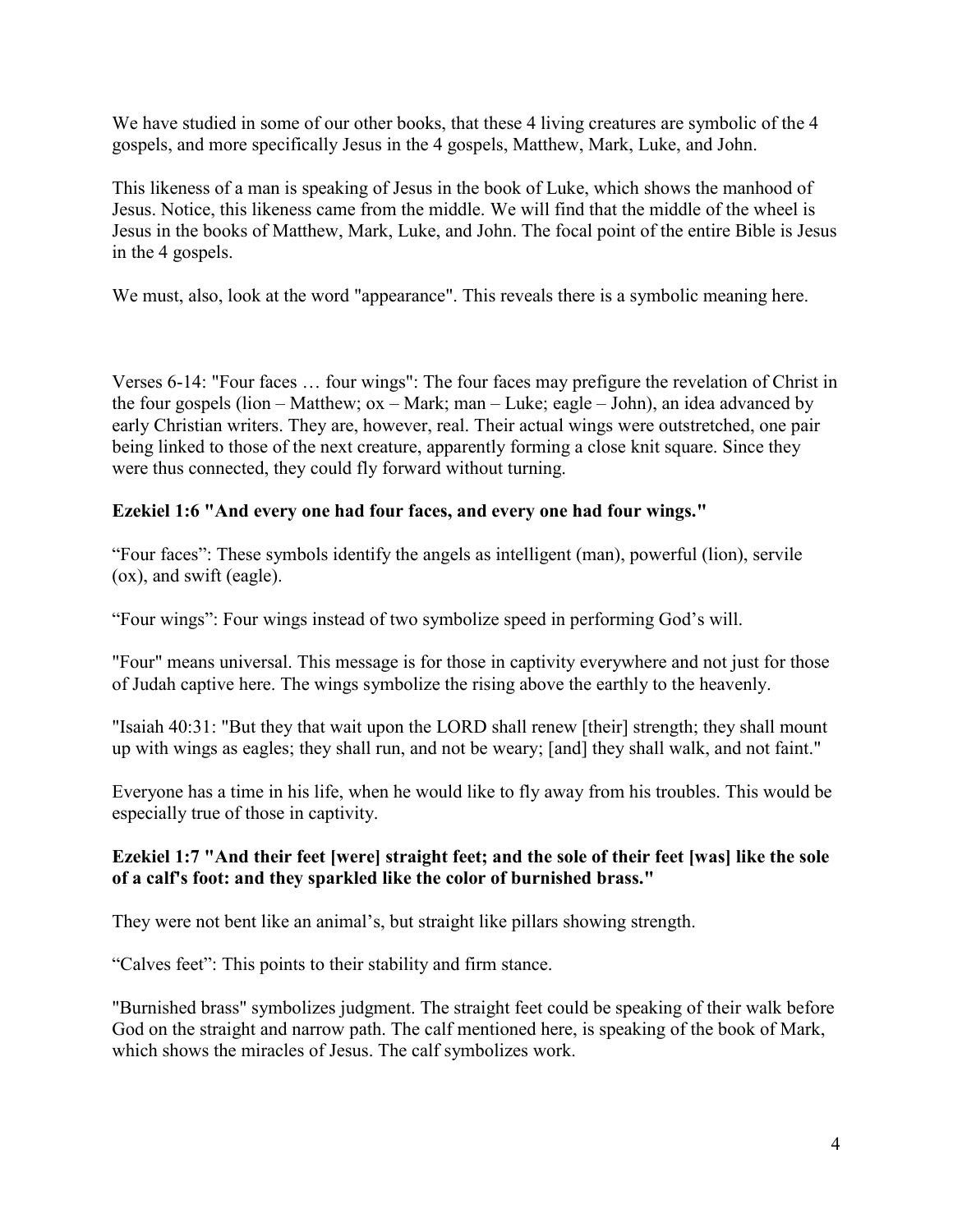#### **Ezekiel 1:8 "And [they had] the hands of a man under their wings on their four sides; and they four had their faces and their wings."**

"Hands of a man": This is a symbol of their skillful service.

The book of Luke is symbolized by the face of man. These 4 faces mean they were looking to all mankind, and not just the Hebrews. This shows the strength of the Lord to hold all of humanity up. It is Jesus in these 4 gospels, who lift them up to the heavenlies.

Each of the four gospels reaches out to the 4 corners of the earth. These 4 faces in each appearance reach to the north, south, east, and the west. This just shows the universality of the gospel.

### **Ezekiel 1:9 "Their wings [were] joined one to another; they turned not when they went; they went every one straight forward."**

"Did not Turn": They were able to move in any direction without needing to turn, giving swift access to do God's will. Apparently, all were in harmony as to the way they moved. Their faces being connected in a square, they could fly straight forward without turning.

God's power to lift them up is not separated. All of God's children are united in their belief of God. They moved forward and not backwards. They were on the path which leads to God.

### **Ezekiel 1:10 "As for the likeness of their faces, they four had the face of a man, and the face of a lion, on the right side: and they four had the face of an ox on the left side; they four also had the face of an eagle."**

"Faces": These symbols identify the angels as intelligent (man), powerful (lion), servile (ox), and swift (eagle), as noted (in verse 6).

Now we see the four faces. The "eagle" symbolizes God and therefore the book of John, which shows Jesus as God the Word.

The "lion" symbolizes the Lion of the tribe of Judah in Matthew.

The "ox" and the calf are the same. They both symbolize work in the book of Mark.

The "face of the man" is seen in Luke, which shows the manhood of Jesus.

These four books show the fullness of Jesus. Each of these had four faces, and each had a message for the entire world.

**Ezekiel 1:11 "Thus [were] their faces: and their wings [were] stretched upward; two [wings] of every one [were] joined one to another, and two covered their bodies."**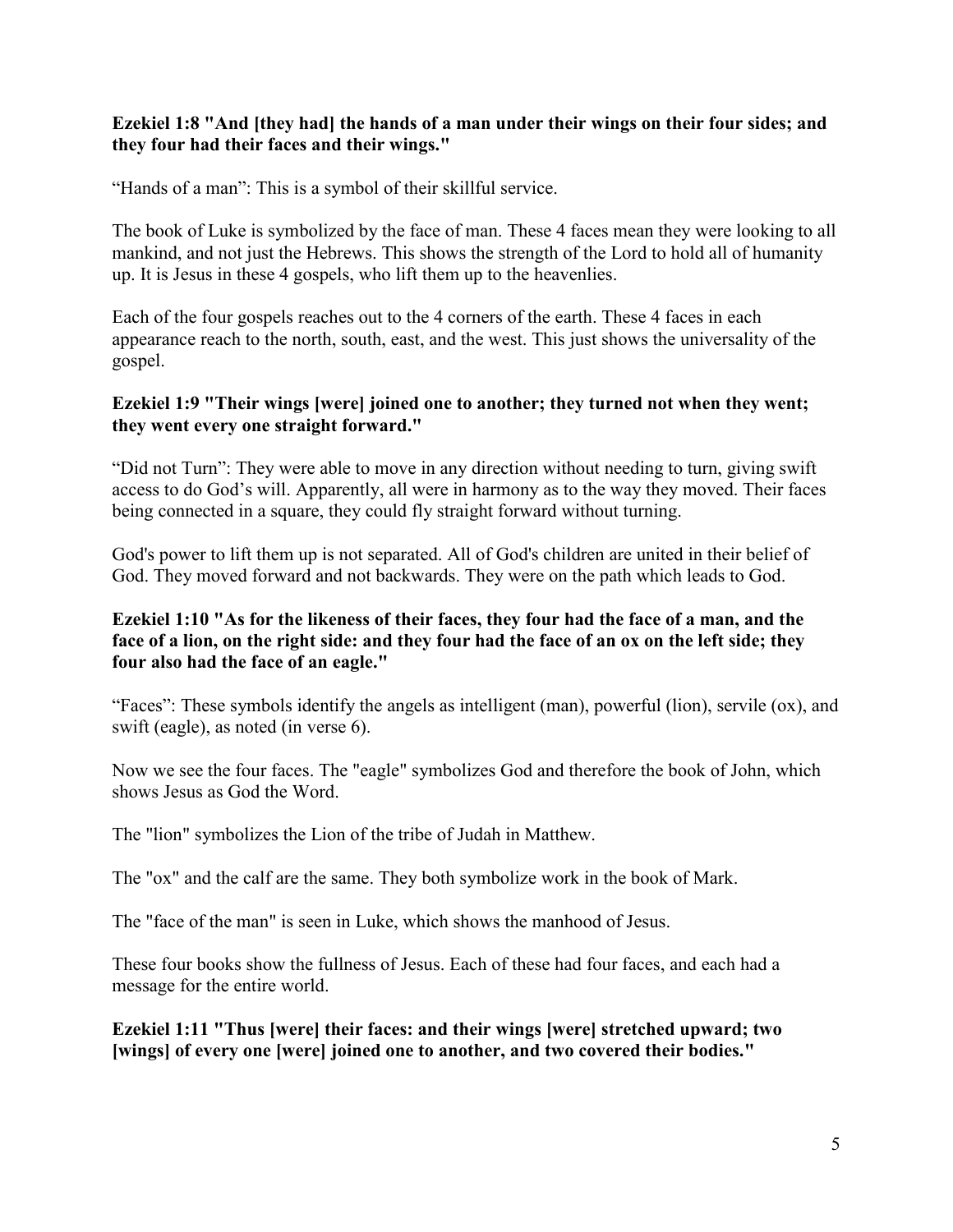Notice, these wings and faces were lifted to heaven. Matthew, Mark, Luke, and John are all lifting Jesus heavenward. These are not earthly messages in these books, they are looking to heaven.

They are not like the Old Testament, which is caught up in the law. They are reaching into heaven to God. Flesh and blood bodies cannot rise to heaven. The body that rises to heaven is the spiritual body.

1 Corinthians 15:50 "Now this I say, brethren, that flesh and blood cannot inherit the kingdom of God; neither doth corruption inherit incorruption."

1 Corinthians 15:44 "It is sown a natural body; it is raised a spiritual body. There is a natural body, and there is a spiritual body."

The natural body, in Ezekiel here, cannot rise to heaven. It is covered with the wings, because it is not the heavenly body. The wings, which lift up, are speaking of the spiritual body which rises to heaven.

### **Ezekiel 1:12 "And they went every one straight forward: whither the spirit was to go, they went; [and] they turned not when they went."**

"The spirit": This refers to the divine impulse by which God moved them to do His Will (compare 1:20).

God does not change His ways. He is straightforward.

James 1:17 "Every good gift and every perfect gift is from above, and cometh down from the Father of lights, with whom is no variableness, neither shadow of turning."

God does not turn from side to side. His approach is the Truth. The path is narrow that leads to righteousness. There is no looking back, or turning back, for the believer, any more than there is for God. The Spirit is the movement of the Word in the Gospels. The Word is alive, it is not stagnant.

### **Ezekiel 1:13 "As for the likeness of the living creatures, their appearance [was] like burning coals of fire, [and] like the appearance of lamps: it went up and down among the living creatures; and the fire was bright, and out of the fire went forth lightning."**

"Like…fire…torches": Their appearance conveyed God's glory and pure, burning justice which they assisted in carrying out even on Israel, who had for so long hardened themselves against His patience.

Jesus is the Light of the world. He is the Baptizer in fire. This constant fire, or Light, is speaking of the brightness of the Lord Jesus in the Gospels. It is Jesus who shines forth from these 4 books. It is His fire that purges our sins away.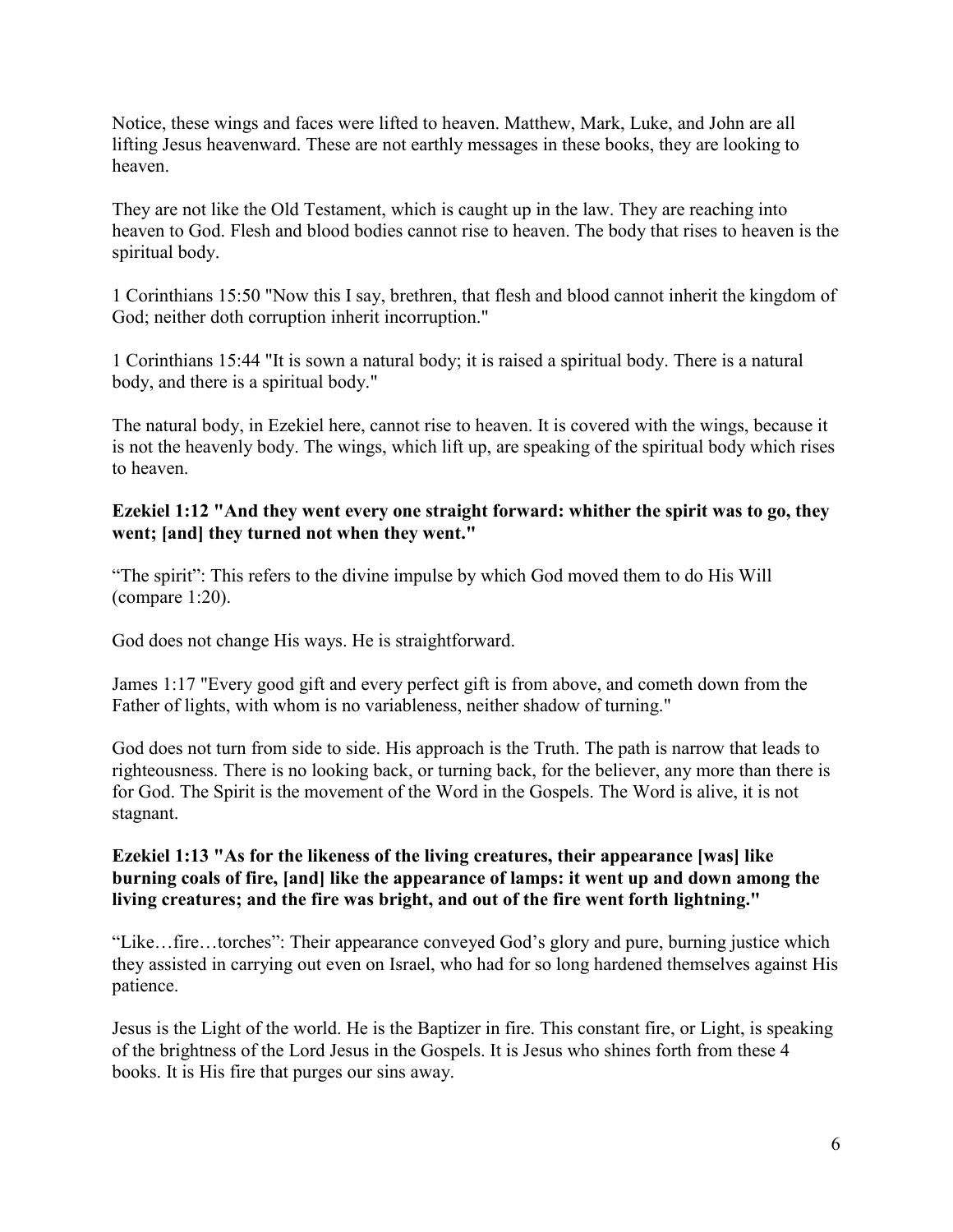The same appearance was in the burning bush and in the fire by night that led the Hebrews. He is the Lamp, which brings Light to the whole world.

Hebrews 9:2 "For there was a tabernacle made; the first, wherein [was] the candlestick, and the table, and the showbread; which is called the sanctuary."

The candlestick symbolized the Light of Jesus in the church. He was the table and the bread on the table, as well. In the 2nd chapter of Revelation, the candlesticks are the seven churches. The Light in the candlestick is Jesus. His Light goes forth through His church. This is what the lightning is speaking of. We, Christians, should show forth His Light.

These visions seem to have been sent to possess the prophet's mind with great and high thoughts of God. To strike terror upon sinners. To speak comfort to those that feared God, and humbled themselves. In (verses 4-14), is the first part of the vision, which represents God as attended and served by a vast company of angels, who are all his messengers, his ministers, doing his commandments. This vision would impress the mind with solemn awe and fear of the Divine displeasure, yet raise expectations of blessings. The fire is surrounded with a glory. Though we cannot by searching, find out God to perfection, yet we see the brightness round about it. The likeness of the living creatures came out of the midst of the fire; angels derive their being and power from God.

### **Ezekiel 1:14 "And the living creatures ran and returned as the appearance of a flash of lightning."**

Intense, relentless motion signifies God's constant work of judgment.

They have the understanding of a man, and far more. A lion excels in strength and boldness. An ox excels in diligence and patience, and unwearied discharge of the work he has to do. An eagle excels in quickness and piercing sight, and in soaring high; and the angels, who excel man in all these respects, put on these appearances. The angels have wings; and whatever business God sends them upon, they lose no time. They stood straight, and firm, and steady. They had not only wings for motion, but hands for action. Many persons are quick, who are not active; they hurry about, but do nothing to purpose; they have wings, but no hands. But wherever the angels' wings carried them, they carried hands with them, to be doing what duty required.

Whatever service they went about, they went every one straight forward. When we go straight, we go forward; when we serve God with one heart, we perform work. They turned not when they went. They made no mistakes; and their work needed not to be gone over again. They turned not from their business to trifle with any thing. They went whithersoever the Spirit of God would have them go.

The prophet saw these living creatures by their own light, for their appearance was like burning coals of fire; they are seraphim, or burners; denoting the ardor of their love to God, and fervent zeal in his service. We may learn profitable lessons from subjects we cannot fully enter into or understand. But let us attend to the things which relate to our peace and duty, and leave secret things to the Lord, to whom alone they belong.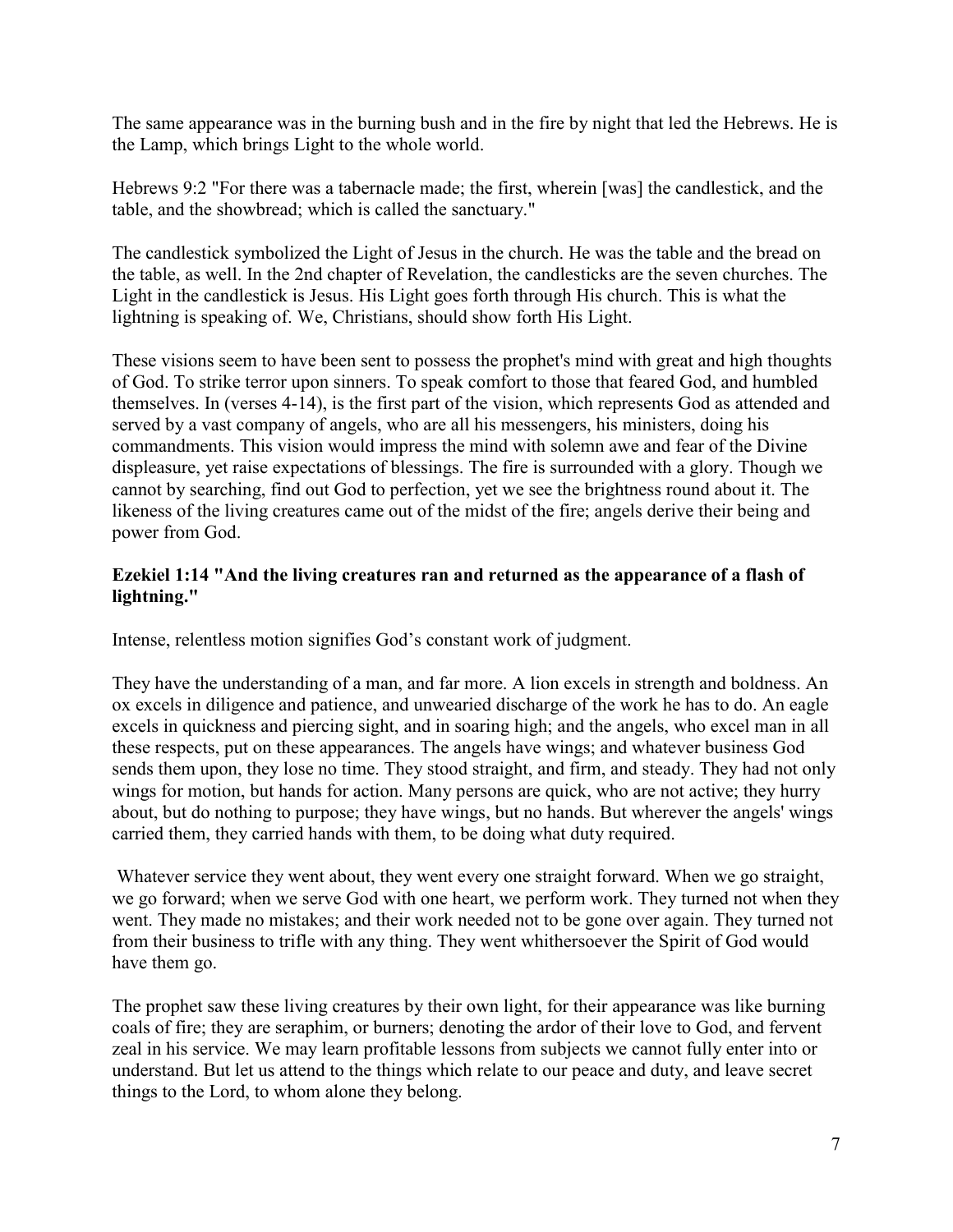This is speaking of the message that goes forth to the whole world from the Gospels. The appearance shown is Jesus, the Light of the world.

From (verses 15-25), this section looks at the glory of God's throne in heaven.

Verses 15-21. "Appearance of the wheels … wheel in the middle of a wheel". Each of them had a connected wheel, possibly with two intersecting at right angles. Thus, they could roll in all directions without turning. Much spiritualized speculation has not solved this mystery of design. What is evident is that supernatural energy, likely angelic (Heb. 1:7), at the center of each wheel caused them to rotate. Their rims, adorned by eyes (see Rev. 4:6), speak of heavenly observation form God's celestial throne.

The wheels could move in any direction; the wheels seem to symbolize God's working on the earth. Nothing stopped them, just as nothing stops the sovereign God who controls all events on earth. This truth would have been very encouraging to the weary exiles to whom Ezekiel was called to minister.

#### **Ezekiel 1:15 "Now as I beheld the living creatures, behold one wheel upon the earth by the living creatures, with his four faces."**

"One wheel": This depicts God's judgment as a war machine like a massive chariot moving where He is to judge. The cherubim above the Ark are call chariots (in 1 chron. 28.18).

The wheel is near the living creatures; the angels are employed as ministers of God's providence. The spirit of the living creatures was in the wheels; the same wisdom, power, and holiness of God, that guide and govern the angels, by them order all events in this lower world.

The wheel had four faces, denoting that the providence of God exerts itself in all parts. Look every way upon the wheel of providence, it has a face toward you. Their appearance and work were as a wheel in the middle of a wheel. The disposals of Providence seem to us dark, perplexed, and unaccountable, yet are all wisely ordered for the best.

This wheel shows the movement of the Gospels in the earth.

#### **Ezekiel 1:16 "The appearance of the wheels and their work [was] like unto the color of a beryl: and they four had one likeness: and their appearance and their work [was] as it were a wheel in the middle of a wheel."**

"Wheel in the middle of a wheel". This depicted the gigantic energy of the complicated revolutions of God's massive judgment machinery bringing about His purposes with unerring certainly.

This "wheel in the middle of the wheel" is like the hub of the wheel, which the outer wheel circles around, controlled by the hub of the wheel. Jesus, in the 4 Gospels, is the hub of the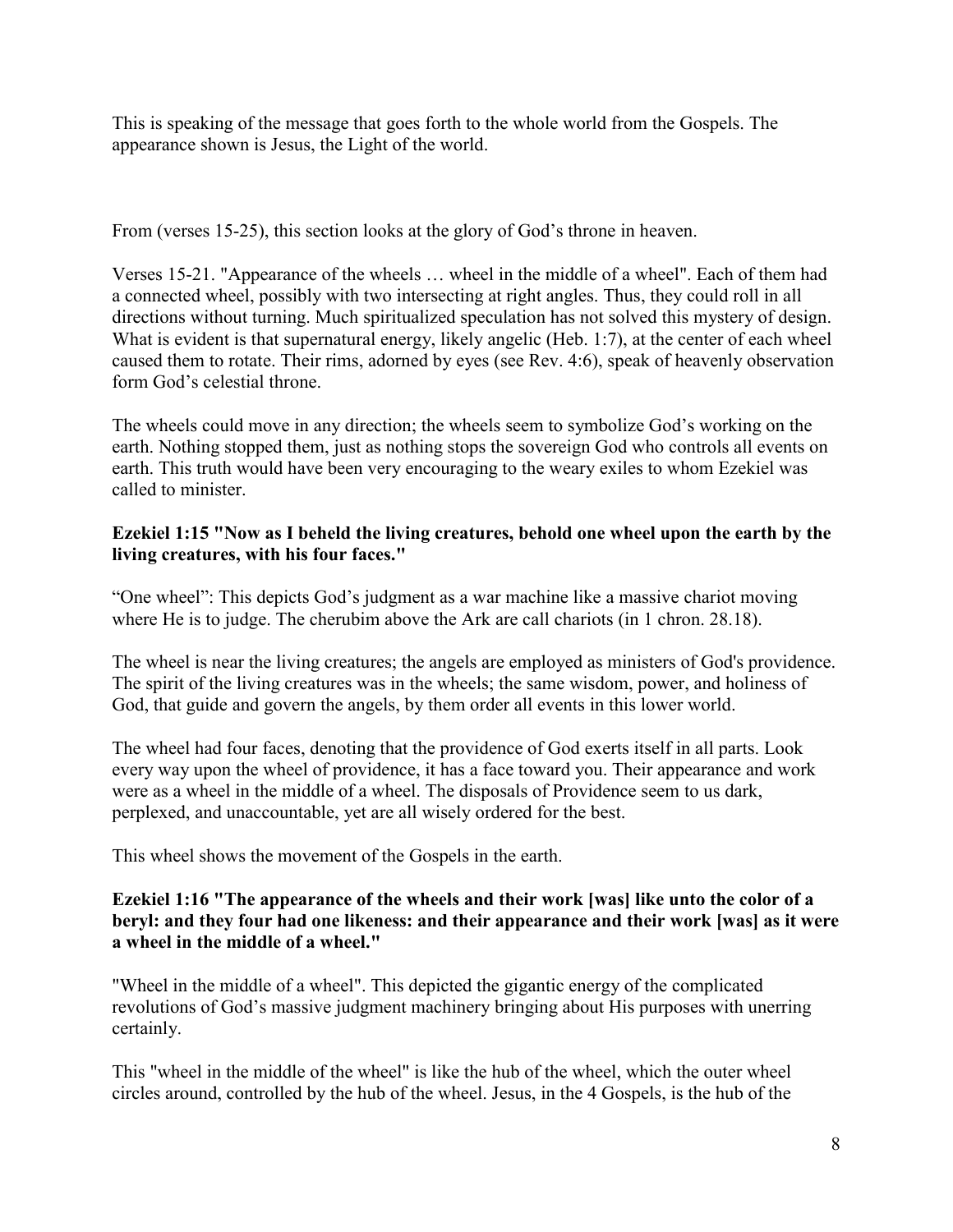wheel. He is the focal point of the Bible; from Genesis to Malachi points to Jesus; from Acts to Revelation points back to Jesus in the Gospels.

The outside of the wheel is the entire Bible. The inside wheel, or hub, is Jesus in the 4 gospels. Jesus is in the entire Bible. We do not always see Him spoken of by the name Jesus. Sometimes He is Lord, sometimes He is the Word, and sometimes He is Light. All are speaking of the personage we call Jesus.

His name always describes what He is doing at the time. Jesus means Savior. That was His name when He came to the earth as our Savior. He is also, Emmanuel (God with us). There are about 98 names that Jesus was called by in the Bible.

All the work on this earth is caught up in the Bible (wheel). The power in the wheel is the Spirit of God. The beryl is, probably, the color of fire or blood. The one likeness in all four Gospels is Jesus.

### **Ezekiel 1:17 "When they went, they went upon their four sides: [and] they turned not when they went."**

Since the two wheels intersected at right angles, they could roll in all directions without turning.

"Did not turn aside". The judgment machine moved where the angels went.

This just speaks of the unchanging message of the Gospels.

### **Ezekiel 1:18 "As for their rings, they were so high that they were dreadful; and their rings [were] full of eyes round about them four."**

"Rings": Better, rims. "Full of eyes", Indicates God's ability to see all.

"Eyes": These may picture God's omniscience, or perfect knowledge, given to these angelic servants so that they can act in judgment unerringly. God does nothing by blind impulse. The fact that they were full of eyes shows the great wisdom they contain. The rings are, probably, speaking of the wheels being in a circle. They were so high they reached to heaven.

The consideration of the height and depth of God's counsel should awe us. They were full of eyes round about. The motions of Providence are all directed by infinite Wisdom. All events are determined by the eyes of the Lord, which are in every place beholding the evil and the good; for there is no such thing as chance or fortune.

### **Ezekiel 1:19 "And when the living creatures went, the wheels went by them: and when the living creatures were lifted up from the earth, the wheels were lifted up."**

This shows that the 4 living creatures (Gospels) are part of a greater whole. They all work together. When the Gospels are lifted up, the entire Bible is elevated, as well. They all are in harmony of movement.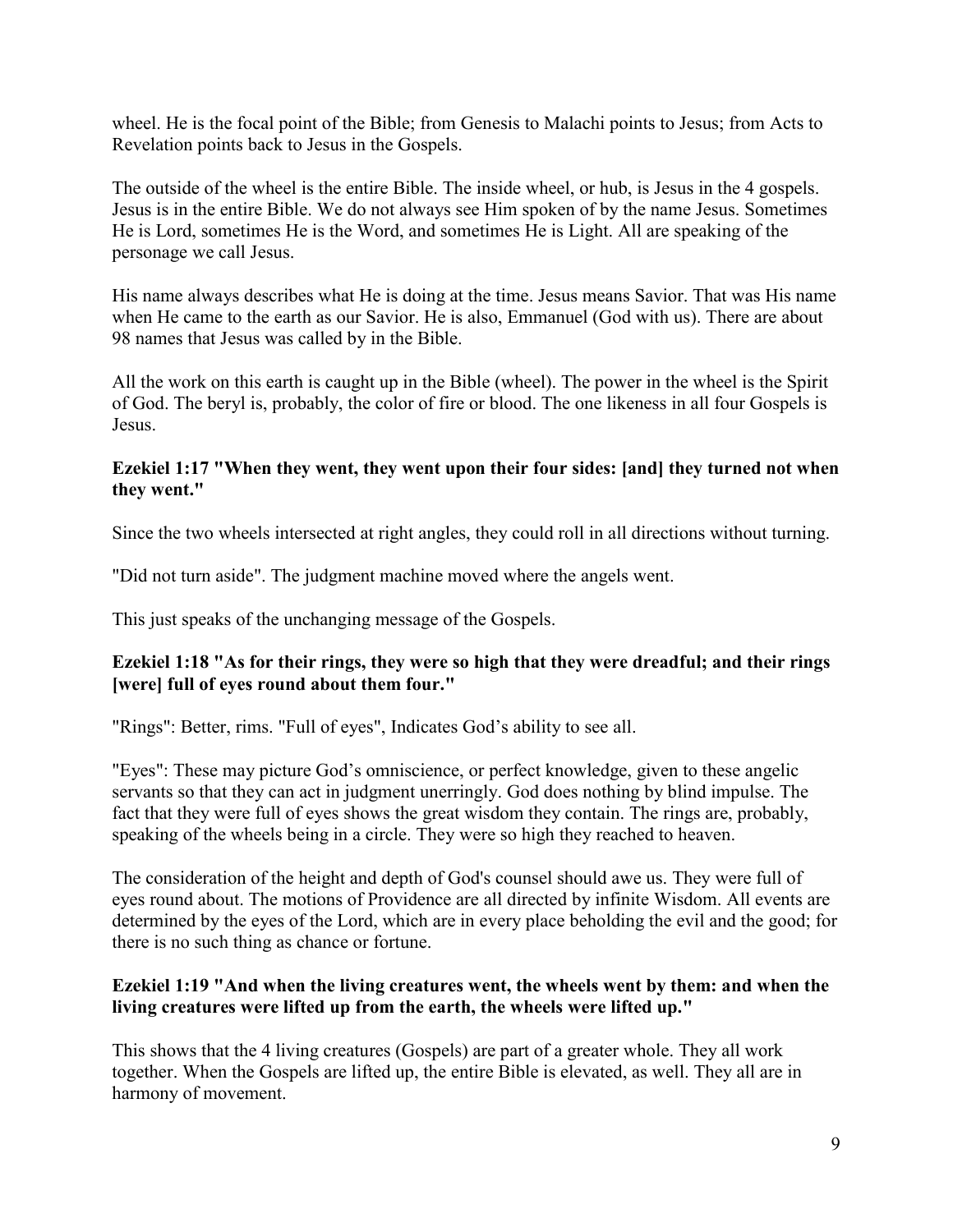### **Ezekiel 1:20 "Whithersoever the spirit was to go, they went, thither [was their] spirit to go; and the wheels were lifted up over against them: for the spirit of the living creature [was] in the wheels."**

"The spirit". This refers to the divine impulse by which God moved them to do His Will.

The law of the Old Testament, and the grace of the New Testament, are all bound up together in Jesus. The types and shadows of the Lord Jesus are throughout the Old Testament. You just cannot separate the Bible. It all compliments each other.

Each book of the Bible is a piece of the whole. They are separate books with one message. To truly understand the Spirit in the Word of God, one must study it all. We understand better who Jesus is, if we study the tabernacle in the wilderness and the sacrifices made therein. Each item tells us something else about the greatness of Jesus.

Colossians 2:9 "For in him dwelleth all the fulness of the Godhead bodily."

The spirit of life was in the living creatures. Jesus is Life.

### **Ezekiel 1:21 "When those went, [these] went; and when those stood, [these] stood; and when those were lifted up from the earth, the wheels were lifted up over against them: for the spirit of the living creature [was] in the wheels."**

Nothing stopped them, just as nothing stops the sovereign God who controls all events on earth. This truth would have been very encouraging to the weary exiles to whom Ezekiel was called to minister.

This, again, speaks of the harmony of the Gospels with the rest of the Bible. The Spirit of God is in His Word, the Bible.

Verses 22-24. The third part of the vision was the firmament. The Hebrew word used here is the same on used (in Genesis 1:6-7), for the expanse created by God on the second day. Its dazzling brilliance was an appropriate reminder of God's holiness and transcendent majesty (the description in Rev. 4:6).

These four living creatures seem to be conveying, with wings outstretched, a crystalline firmament above their heads, which glitters like transparent ice. This is similar to the "sea of glass like unto crystal" before the throne of God (in Revelation 4:6).

In that passage, the four living creatures are not conveying, but standing upon the sparkling pavilion. Moses and more that seventy others also saw the manifestation of the God of Israel on a sapphire-like pavement; transparently clear as the heavens (Exodus 24:10).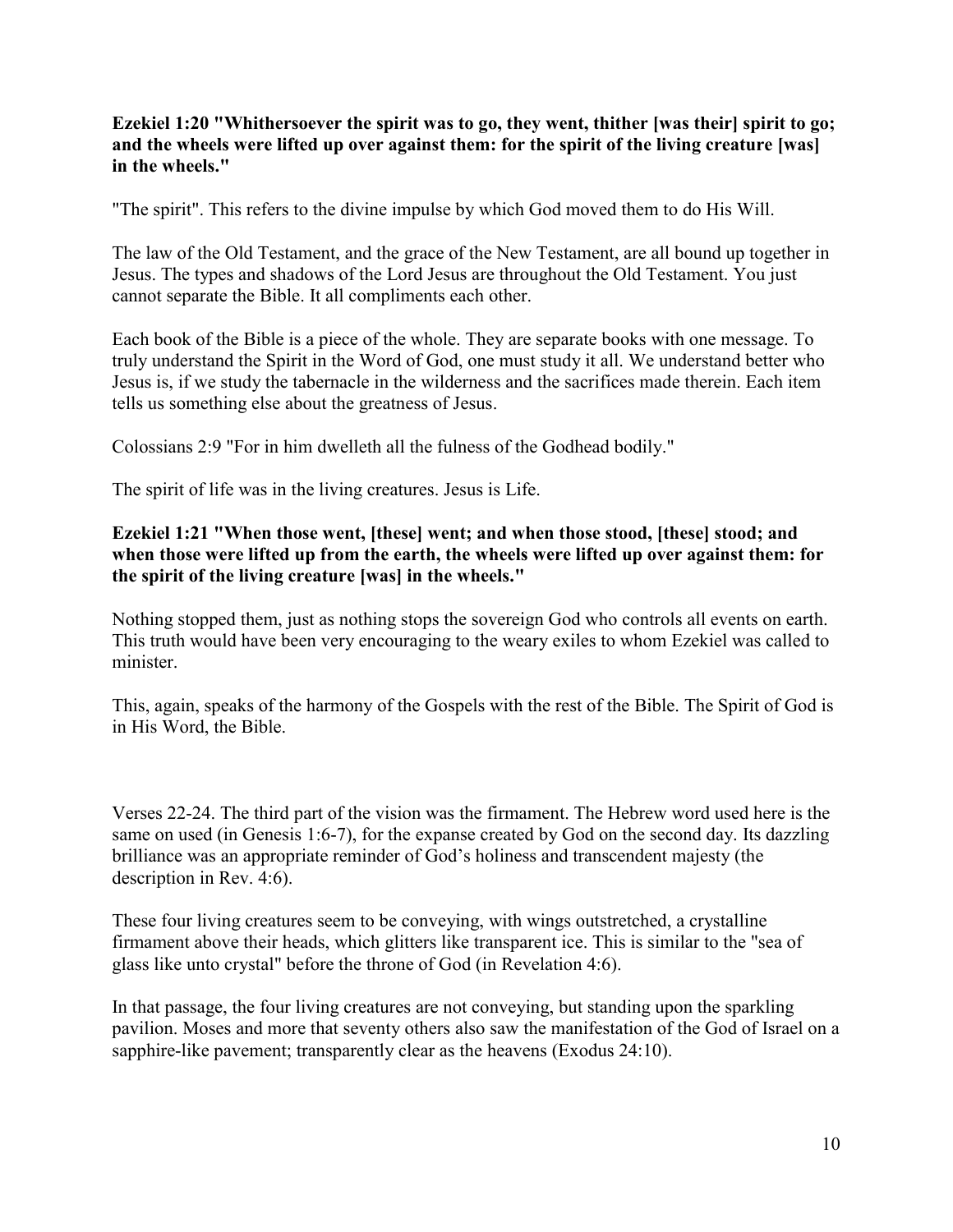### **Ezekiel 1:22 "And the likeness of the firmament upon the heads of the living creature [was] as the color of the terrible crystal, stretched forth over their heads above."**

The wisdom of the Gospels is the wisdom from above. It is the wisdom of God Himself. Terrible, can mean beyond finding out. Terrible is translated in the bible also as "Awesome".

Romans 11:33 "O the depth of the riches both of the wisdom and knowledge of God! how unsearchable [are] his judgments, and his ways past finding out!"

The crystal over their heads speaks of the great peace they bring.

The firmament above was a crystal, glorious, but terribly so. That which we take to be a dark cloud, is to God clear as crystal, through which he looks upon all the inhabitants of the earth. When the angels had roused a careless world, they let down their wings, that God's voice might be plainly heard.

#### **Ezekiel 1:23 "And under the firmament [were] their wings straight, the one toward the other: every one had two, which covered on this side, and every one had two, which covered on that side, their bodies."**

Firmament, in the verse above, is the visible arc of the sky. The body of man wants to be hidden from the view of God. This is the meaning of the wings covering. The physical body of man will be changed, before it can enter the heavenlies. Its corruption must be changed to incorruption.

### **Ezekiel 1:24 "And when they went, I heard the noise of their wings, like the noise of great waters, as the voice of the Almighty, the voice of speech, as the noise of a host: when they stood, they let down their wings."**

"Noise of many waters". This imagery could have in mind a thunderous rush of heavy rain or the washing of surf on rocks.

The great waters, many times, speaks of large amounts of people. We have been speaking of the written Word in the wheel. Now, it has extended to the spoken Word (the voice of speech). This Word is what brings people to God.

Romans 10:8 "But what saith it? The word is nigh thee, [even] in thy mouth, and in thy heart: that is, the word of faith, which we preach;"

Jesus is the Word of God. That Word is the written Word throughout the pages of the Bible. He preached on the earth. The message He brought, and that His followers bring, is the spoken Word. This is what creates the host (large number of believers), clothed in white robes around the throne of God in heaven.

The spoken and written Word of God is what saves people.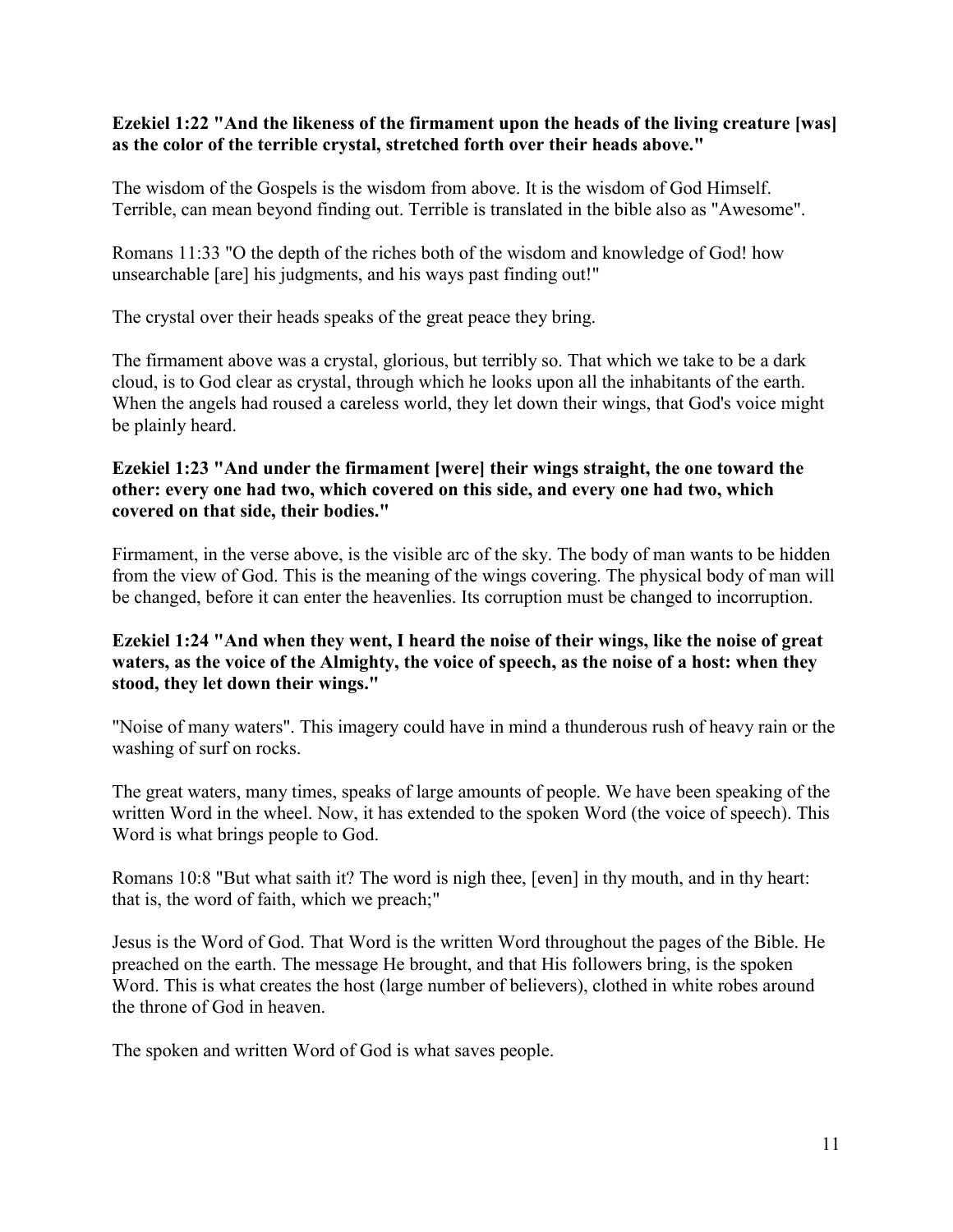Verses 25-28. Finally, there was a throne and the likeness as the appearance of a man above upon it. The important reality was that the throne was occupied, signifying that God was in control and judgment proceeded from His throne. Ezekiel did not see God, but the likeness and appearance of God.

The mention of the glory of the Lord (verse 28), is one of 16 such references in the book and doubtless sets forth the favorite theme of Ezekiel (verses 28; 3:12, 23; 8:4; 9:3; 10:4, 18, 19; 11:22, 23; 39:21; 43:12 (twice), 4, 5; 44:4).

Ezekiel saw God's glory in his vision; he saw it depart from the temple (in chapters 10 and 11); and he saw it return in the future temple (in chapters 43 and 44).

Above this expanse, sparkling like ice crystals, Ezekiel then saw a sapphire like throne upon which was seated the semblance of a man, a manifestation of God. This vision depicts God coming to earth in His moveable throne (suggested in Psalm 18:9-12), to reveal Himself to His chosen prophet, thus summoning this prophet into His special ministry.

This vision, of course, is only a semblance, a likeness, because no one (John 1:18), has ever seen God in His pure essence. Only Jesus, God incarnate, could say, "He that hath seen me hath seen the Father" (John 14:8-9; John 1:14; 4:24; Col. 2:9; 1 Tim. 3:16).

### **Ezekiel 1:25 "And there was a voice from the firmament that [was] over their heads, when they stood, [and] had let down their wings."**

"Voice": No doubt this is the voice of the Almighty (verse 24), since God's throne was over their heads.

God speaks from the heavens to the people on earth through the Gospels. They cannot raise themselves to heaven. God will raise them up in Jesus.

### **Ezekiel 1:26 "And above the firmament that [was] over their heads [was] the likeness of a throne, as the appearance of a sapphire stone: and upon the likeness of the throne [was] the likeness as the appearance of a man above upon it."**

A Throne: A Man: The Godhead appears in the likeness of humanity, through God is a spirit. The Messiah, God incarnate, is the representative of the "fullness of the Godhead", so this can be a prelude to the incarnation of Messiah in His character as Savior and Judge.

Just as there was a Holy of Holies in the tabernacle in the wilderness, there is a throne in heaven. Jesus is the likeness of man that is seated on the right of the Father. He took on the likeness of fleshly man, when He was on earth. God is a Spirit. Man was made in the image of God.

Man is a spirit housed in flesh. Man's likeness to God is in the spirit. Mankind saw the image of God in Jesus. He was the fullness of the Godhead bodily. He (Jesus), told the disciples the following.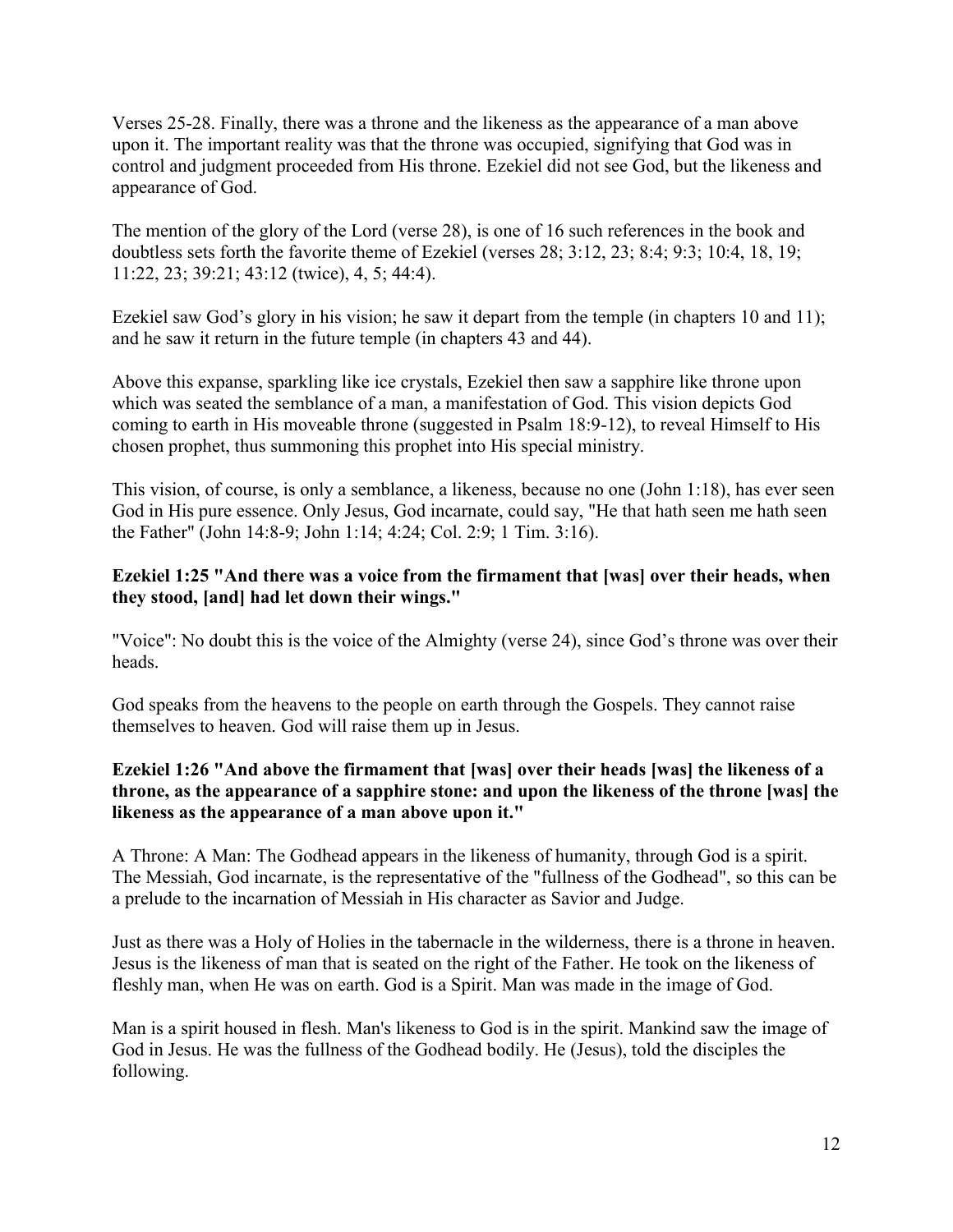John 14:9 "Jesus saith unto him, Have I been so long time with you, and yet hast thou not known me, Philip? he that hath seen me hath seen the Father; and how sayest thou [then], Show us the Father?"

Jesus opened the way to the throne of God for all believers.

**Ezekiel 1:27 "And I saw as the color of amber, as the appearance of fire round about within it, from the appearance of his loins even upward, and from the appearance of his loins even downward, I saw as it were the appearance of fire, and it had brightness round about."**

This Fire and Light are both speaking of the presence of God. Most times, when people see the presence of God, they see fire, as Moses did in the burning bush.

**Ezekiel 1:28 "As the appearance of the bow that is in the cloud in the day of rain, so [was] the appearance of the brightness round about. This [was] the appearance of the likeness of the glory of the LORD. And when I saw [it], I fell upon my face, and I heard a voice of one that spake."**

"The glory of the Lord." This phrase and similar expressions occur seventeen times in the book. The work "glory" (Hebrew Kabod), carries the idea of weight or magnitude or worthiness. When used of God, it speaks of His presence, power, splendor, and radiance, that manifestation of His divine holiness, beauty, and effulgence that revels Him worthy of worshipful praise.

Ancient rabbis also use the word shechinah (meaning residence) to denote the radiance, glory, or presence of God, "dwelling in the midst of His people," as in the Tabernacle (Exodus 40:34), and the temple (2 Chr. 7:1-3).

The rabbinical term shechinah was reserved for occasions when God's glory was physically manifested. The removal and ultimate return of this "glory of the Lord" is a major theme of this prophecy.

That glory shines fully in the person of Jesus Christ which is a constant theme in Ezekiel. "Fell on my face". John (in Rev. 1:17), had the same reaction to seeing the glory of the Lord.

The bow in the cloud is speaking of the rainbow. The rainbow reminds us of the covenant God made with mankind. It will not rain enough again to flood the entire earth. God said it, it is so. The rainbow shows God's faithfulness.

The fire of judgment is overcome by God's love for mankind. His new covenant is in Jesus. The complete reverence of God by Ezekiel will not let him stand. He falls face down and worships Him. While Ezekiel is lying on his face, God speaks.

## **Ezekiel Chapter 1 Questions**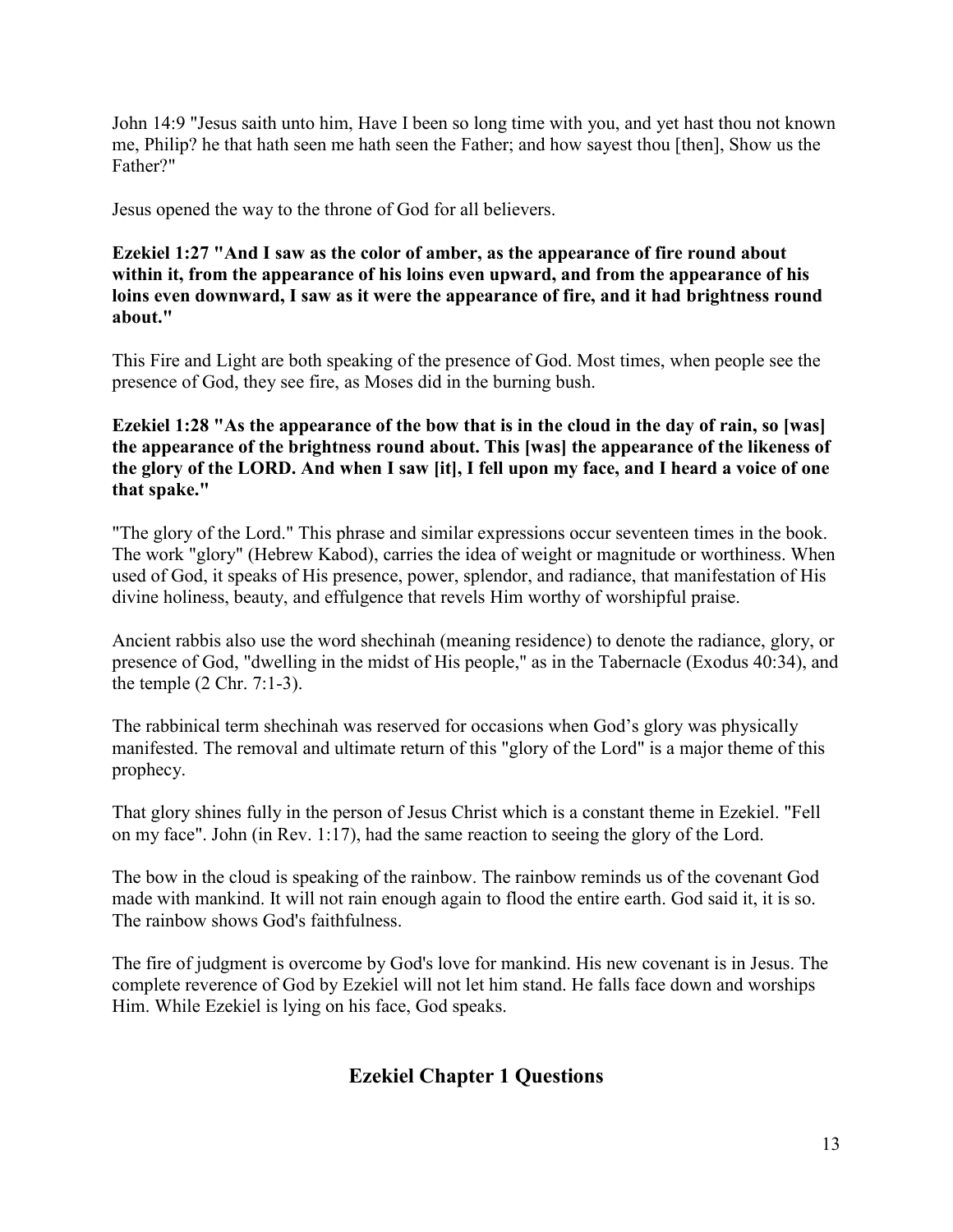- 1. Who is the penman of this book?
- 2. Ezekiel was from an upper family.
- 3. How many years had the northern kingdom been in captivity, when Ezekiel began prophesying?
- 4. Who is the first of the prophecy directed to?
- 5. Where was Ezekiel, when he prophesied?
- 6. How old was he, when he began to prophesy?
- 7. How old was Jesus, when He began His formal ministry?
- 8. What must we do, for the book of Ezekiel to be meaningful to us today?
- 9. What does the name "Ezekiel" mean?
- 10. What are three words Ezekiel speaks often in this book?
- 11. What happened in verse 1?
- 12. Why does the author believe this book was started with the word "now"?
- 13. Name two other times when the heavens were opened?
- 14. What is God doing, when the heavens open?
- 15. Why is Jehoiachin mentioned, instead of Zedekiah?
- 16. What does the word "expressly" show us?
- 17. What was Ezekiel, besides a prophet?
- 18. What was his father's name?
- 19. What does the "hand of the LORD" speak of?
- 20. Why were the priests anointed on the thumb of their right hand?
- 21. Ezekiel was a priest in \_\_\_\_\_\_\_\_.
- 22. Where did Daniel prophesy?
- 23. Where did Jeremiah prophesy?
- 24. What message do we receive from Job chapter 40 verse 6?
- 25. Who was carried to heaven in a whirlwind accompanied by a chariot of fire?